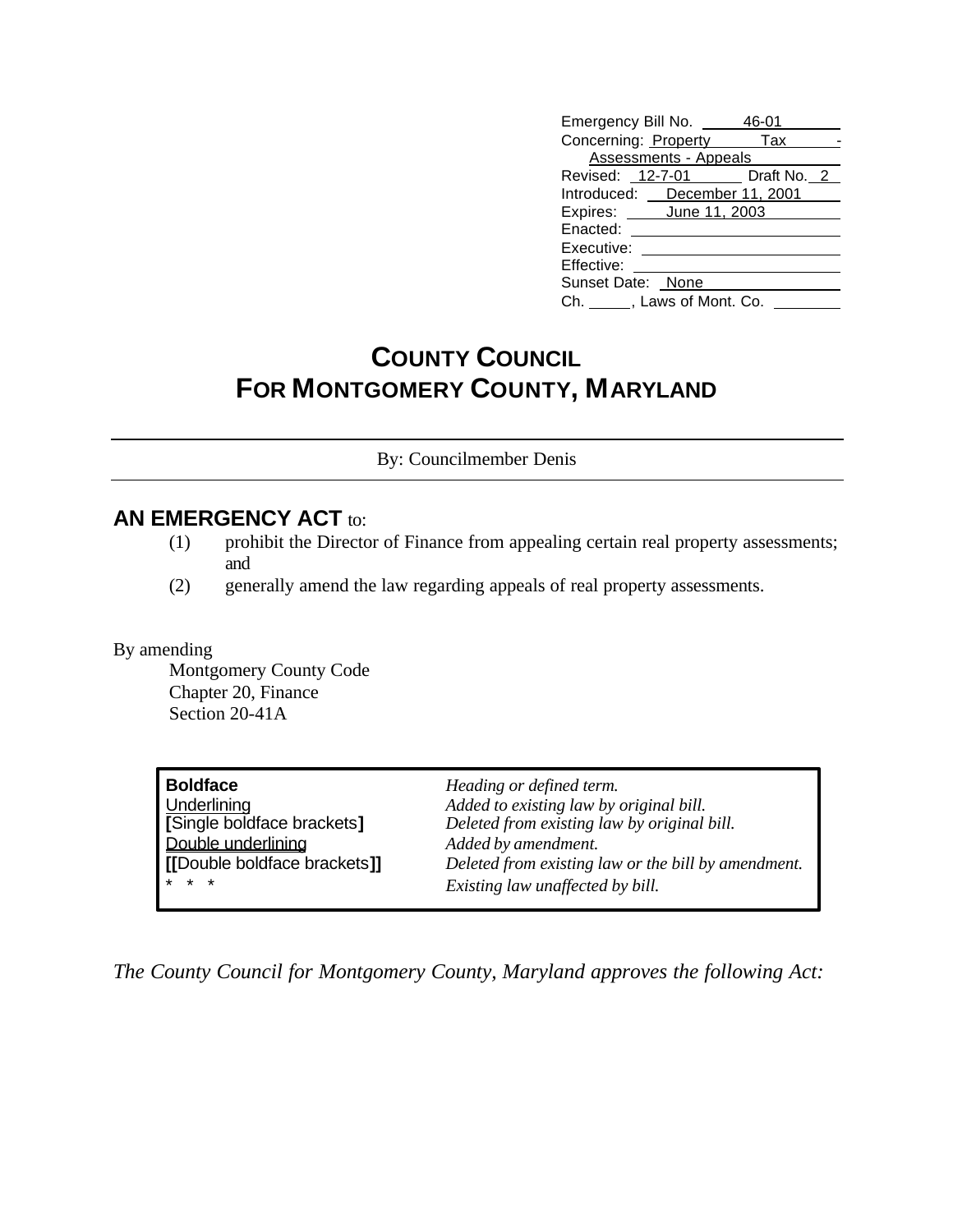| $\mathbf{1}$ |                                                                                      | Sec. 1. Section 20-41A is amended as follows:                                |  |
|--------------|--------------------------------------------------------------------------------------|------------------------------------------------------------------------------|--|
| 2            |                                                                                      | 20-41A. Tax information; Review and challenge of inaccurate property tax     |  |
| 3            | assessments.                                                                         |                                                                              |  |
| 4            |                                                                                      | The Director of Finance or the Director's designee must:                     |  |
| 5            | (a)                                                                                  | advise County residents and taxpayers generally of their rights under        |  |
| 6            |                                                                                      | State and County tax laws; and                                               |  |
| 7            | (b)                                                                                  | protect the public interest by acting on behalf of the taxpayers and the     |  |
| 8            |                                                                                      | County to:                                                                   |  |
| 9            | (1)                                                                                  | intervene in tax and assessment proceedings before                           |  |
| 10           |                                                                                      | administrative agencies and the courts;                                      |  |
| 11           | (2)                                                                                  | appeal decisions in tax and assessment proceedings; and                      |  |
| 12           | (3)                                                                                  | take any other action permitted by law to review and challenge               |  |
| 13           |                                                                                      | inaccurate property tax assessments.                                         |  |
| 14           | (c)                                                                                  | <u>However, the Director must not appeal the assessment of any owner-</u>    |  |
| 15           |                                                                                      | <u>occupied residential property (except an assessment made as part of a</u> |  |
| 16           |                                                                                      | <u>regularly scheduled area reassessment) solely because:</u>                |  |
| 17           | (1)                                                                                  | the ownership of the property has changed; or                                |  |
| 18           | (2)                                                                                  | the property was sold at a higher price than its assessed value.             |  |
| 19           | Sec. 2.                                                                              | <b>Emergency Effective Date.</b>                                             |  |
| 20           |                                                                                      | The Council declares that an emergency exists and that this legislation is   |  |
| 21           | necessary for the immediate protection of the public health and safety. This Act     |                                                                              |  |
| 22           | takes effect on the date on which it becomes law, and applies to any appeal filed or |                                                                              |  |
| 23           | pending on or after that date.                                                       |                                                                              |  |
| 24           | Approved:                                                                            |                                                                              |  |
|              |                                                                                      |                                                                              |  |